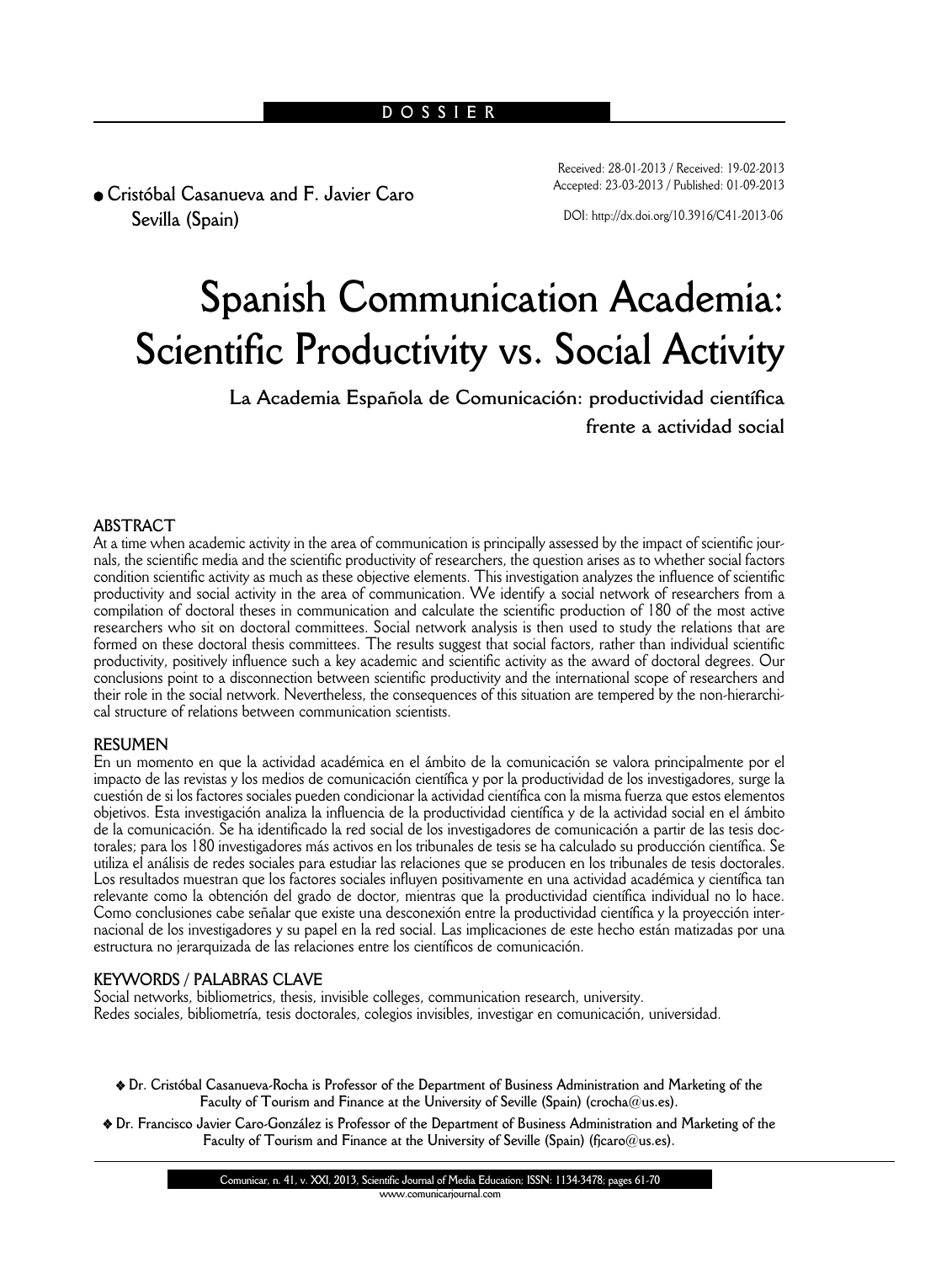# **1. Introduction**

The development and the future of scientific activity have generally been treated as endogenous aspects linked to the evolution of research, significant scientific discoveries and the process of transferring scientific knowledge and know-how, etc., generating unstoppable, gradual and, in some cases, exponential progress. However, for many decades, a strong social element has clearly been identified in scientific activity that can determine its creation, diffusion and demarcation to an extraordinary extent (Kuhn, 1962; Merton, 1973). Scientific ac tivity may be the origin and/or the result of social structures, giving rise to specific disciplines, such as the sociology of science (Ben-David & Sullivan, 1975; Lamo-de-Espinosa & al., 1994).

Special attention is given to the social structures that underlie scientific activity, because of the relative youth of social sciences and the habitual coexistence of possible paradigms and currents of thought that may be reflected upon simultaneously, which may at times assume opposing and antagonistic positions (Rodrí guez, 1993). Many scientific communities, to a greater or lesser extent, have geographical boundaries that depend on their scope of knowledge, while academic traditions, linguistic environments and the physical structures of scientific activity more often than not generate its national geographical environment. It is therefore of interest to know the particularities of the scientific communities in each country or region.

In this context, it appears pertinent to look into the social aspects of the Spanish scientific community linked to the field of communication. University studies in this field are recent (the first faculty was founded in 1971) and arise out of the framework of the so-called «Napoleonic» university model, centred on professional training. At present, a transition to the «Humboldtian» model is underway, the main aim of which is the generation and transference of scientific knowledge (Ginés, 2004: 14). This change is leading to a slow increase in the specific weight attached to research in the promotion of university teaching staff. At the same time, communication represents a fertile territory, as in other social disciplines with high levels of interdisciplinary studies, in which social aspects are given a prominent place in scientific activity. Less than 50% of Spanish contributions to communication journals listed on the Social Science Citation Index (SSCI) are from faculties and departments of communication (Masip, 2011: 7). In addition, it appears especially relevant to link social activity in this field to aspects that are related to scientific communication, as the current trend is to assess scientists and academics in their discipline in accordance with

their publications and the impact factors of the journals in which they publish (Soriano, 2008; Perceval & Fornieles, 2008; Fernández-Quijada, 2010; Masip, 2011; Castillo & Ruiz, 2011). Studies on Spanish Communication Academia have concentrated on the most relevant journals, on their role in the furtherance of knowledge and on detecting the structure of the field through bibliometric studies (Castillo & Carretón, 2010; López-Ornelas, 2010; Martínez & Saperas, 2011; Castillo, Rubio & Almansa, 2012). However, it would be worth asking whether the weight of such apparently objective measures of scientific prominence (publications and citations) is the criterion shaping the structure of Spanish communication academia and whether the baseline of social relations between scientists plays a defining role in their scientific activity.

This work has the objective of determining whether the demonstrated relevance of a researcher in the field of communication, measured in terms of scientific productivity, and the researcher's social position, measured in terms of membership of the active core of academia, have an influence on important decisions for academic and scientific activity. In response to that question, we will study how both scientific productivity and social activity influence a key academic decision in the scientific community: the choice of committee members that evaluate doctoral theses in the field of knowledge. Social network analysis was selected as a referential framework in which to conduct an acceptable analysis of social ties between scientists arising from the academic act of the reading of a doctoral thesis (Scott, 1991).

# **2. The academic and scientific community in the field of communication**

The analysis of social factors in scientific production has a long tradition and has generated a particular field of knowledge: the sociology of science (Merton, 1973). The influence of social structures on scientific production may be conceptualised as invisible colleges. De Solla Price (1963) pointed to the existence of groups of scientists that were basically constituted by a contact and by informal communication that generated a stable social structure (highlighting the role of the elite within it). Where De Solla Price highlighted the role of informal communication as the basis of the social structure, Crane (1969; 1972) stressed the possibility of belonging to the group (invisible college) through indirect contacts between scientists between whom multiple simultaneous relations are established (co-authorships, citations, exchange of drafts, joint presence at events and in organizations, management

**62**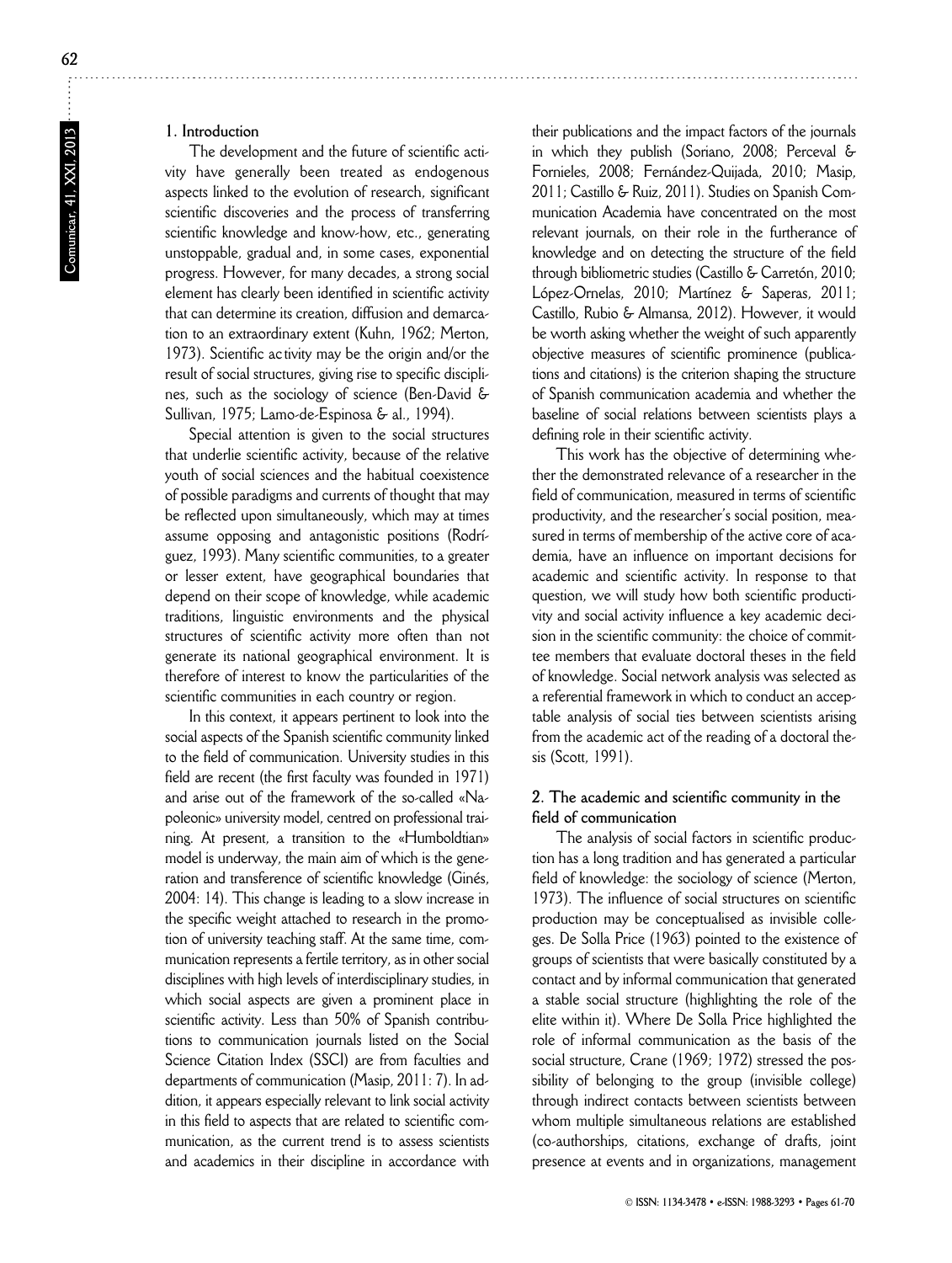of doctoral theses, etc.). Crane (1969; 1972) used an incipient network analysis to highlight the appearance of emergent social structures in the scientific field in the form of invisible colleges or social circles. To do so, she used various relations between scientists and pointed out that the set of relations comprised a social circle in an informal way (an informal social structure with fuzzy limits).

Zuccala (2006) proposed the concept of the invisible college as the organizational structure of a set of social actors (researchers) who exchange formal and

informal information on the framework of the rules in a discipline and certain research problems. She used social network analysis and the analysis of co-citations to identify these invisible colleges in a particular field. Moody (2004) used the relation of co-authorship to describe the collaborative networks in social science and constructed various models to test how collaboration affects scientific practice (appearance of small relatively isolated groups, ex changes between groups with different interests, and networks dominated by star scientists). The first two possibilities were also explored by Crane (1969). In the field

of communication, invisible colleges and their definition have also been explored through bibliometric studies (Chang & Tai, 2005; Tai, 2009).

The Spanish communication academia may be studied in terms of an invisible college that generates a tie of membership between its members and that will generate a series of formal and informal contacts between them at various scientific gatherings (congresses, workshops, academic proceedings and professional events, etc.), transference of information and knowledge between them and both direct and indirect informal communication.

Various researchers have brought up the existence of these networks in communication. The majority used the analysis of co-authorships in articles published in scientific journals from the discipline (López-Ornelas, 2010; Masip, 2011). Fernández-Quijada (2011) established a network of collaborations between professors belonging to the different Spanish universities based on a bibliometric study of co-authorships in Spanish communication journals with the highest impact. This author suggests the need for more in-depth studies for an understanding of how these networks are formed and how they function.

Martínez-Nicolás (2006) studied the quality of research in the area of journalism and related it to the structure of the scientific community. This structure responds to the «vicissitudes of its historic constitution and development». Empirical studies focusing on the groups that have been identified would be of interest.

The pioneering bibliometric studies of Daniel E.

**At present, a transition to the «Humboldtian model» is underway, the main aim of which is the generation and transference of scientific knowledge. This change is leading to a slow increase in the specific weight attached to research in the promotion of university teaching staff. At the same time, communication represents a fertile territory, as in other social disciplines with high levels of interdisciplinary studies, in which social aspects are given a prominent place in scientific activity.**

> Jones and others (2000) should be highlighted, in relation to the study of doctoral theses on communication, which have contributed an important body of knowledge that has served as the basis for subsequent investigations. Repiso, Torres, and Delgado (2011b) analysed social networks in communication on the basis of the members of the doctoral thesis committees. They structured the research system into different specialities such as television (Repiso & al., 2011a), radio (Repiso & al., 2011b) and cinema (Repiso & al. 2011c), in Spain, around the main university chairs in those disciplines.

> The reading of a doctoral thesis represents an important part of scientific activity within the Spanish communication academia, because of the characteristics of its contribution and because of the fact that it implies a validation of the research capabilities of the doctoral students. It is therefore very important that each thesis should be evaluated by qualified researchers. Its defence is conducted before a panel made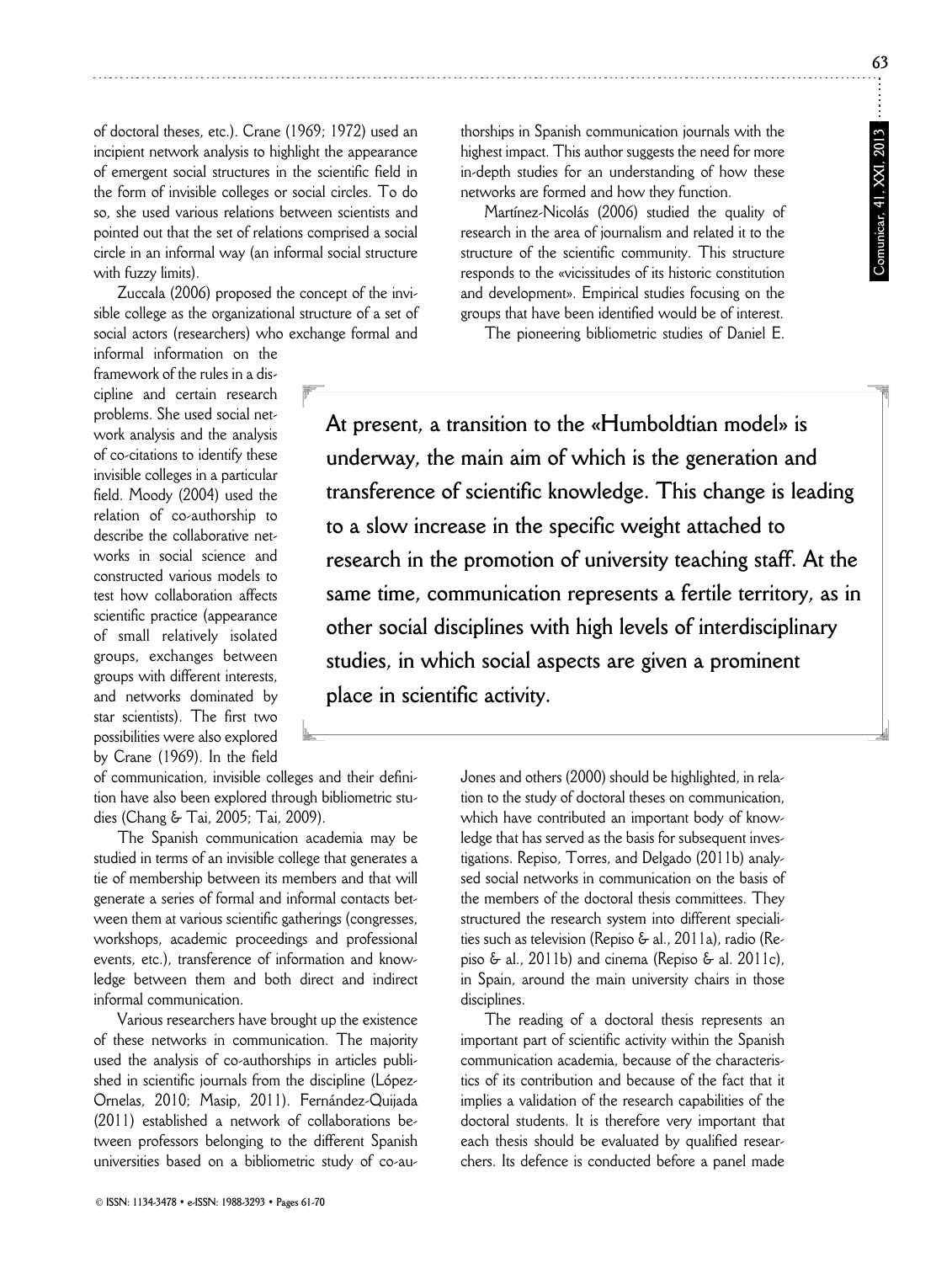**Comunicar, 41, XXI, 2013**

Comunicar, 41, XXI, 2013

up of various doctors in the field and from other related disciplines. The director of the doctoral thesis and the departmental members intervene in a decisive way in the choice of the committee members through informal processes, which are therefore based on considerations that go beyond the purely scientific. These choices should be based on criteria that should be objective, arising from the research capabilities of the members that sit on the doctoral committees. The scientific productivity of academics is a measure of the success of their scientific activity, marking the road

personal and professional knowledge transfer between communication researchers and academics and the choices that they make, so that other actors evaluate the theses that they have directed. In an empirical way and using social network analysis, Sierra (2003) demonstrated, on the basis of the composition of CSIC thesis committees, that the choice of committee members did not follow random criteria, but that there is a social grounding for those decisions. Likewise, Casanueva and Larrinaga (2013) presented evidence that social factors and, in particular, the previous con-

**The scientific productivity of academics is a measure of the success of their scientific activity, marking the road towards professional progress. Therefore, the professional development of researchers and, consequently, their selection by the academic community to conduct research-related activities will be conditioned by what they are objectively able to contribute.** 

tact between other members of the network significantly influenced the choice of doctoral committee members and their chairpersons in the discipline of accounting and finance. The following hypothesis may therefore be formulated:

• Hypothesis 2: the selection of doctoral committee members in the field of communication will be positively influenced by the social activity of the members of the academia.

### **3. Methods**

**3.1. The network in the field of communication based on doctoral committees**

The network constituted by researchers and academics from the field of communication who have participated in doctoral committees from 2000 up until 2012 is selected as the area of study, in order to test the two hypotheses on the influence of scientific productivity and social activity in scientific decisions. The Teseo database was used to demarcate the area of study, which provides different information on doctoral theses read in Spain. This database is still the most complete resource available and an essential reference for the consultation of doctoral theses in Spanish universities (Sorli & Merlo, 2002: 203), even though it presents a series of drawbacks such as lack of standardization, incompleteness, duplication of entries and omissions (Repiso & al., 2011: 419). The definition of the theses within the area is complicated, insofar as there are no suitable descriptors that mark out clear frontiers, without overlaps in the area of communication. Therefore, our strategy involved the identification of all theses produced in departments of audiovisual communication, marketing and journalism from all Spanish universities. In total, 1298 doctoral theses

towards professional progress (Alcántara, 2000; Joy, 2009). Therefore, the professional development of researchers and, consequently, their selection by the academic community to conduct research-related activities will be conditioned by what they are objectively able to contribute. Thus,

• Hypothesis 1: The selection of doctoral committee members in the field of communication will be positively influenced by their scientific productivity, measured by their publications and the number of citations received.

Furthermore, a complementary hypothesis may be developed that links social factors to relevant decisions of scientific activity in communication. It appears logical to think that social structures that take shape in the network of researchers and academics in an area of knowledge might determine or condition the evaluation of a first rate piece of research and the accreditation within the scientific community of the investigative worth of the doctorand. The idea of the aforemen tioned social circles or invisible colleges (Crane, 1972) and the network structure in the academic relations between researchers (Molina, Muñoz & Doménech, 2002) help explain a possible association between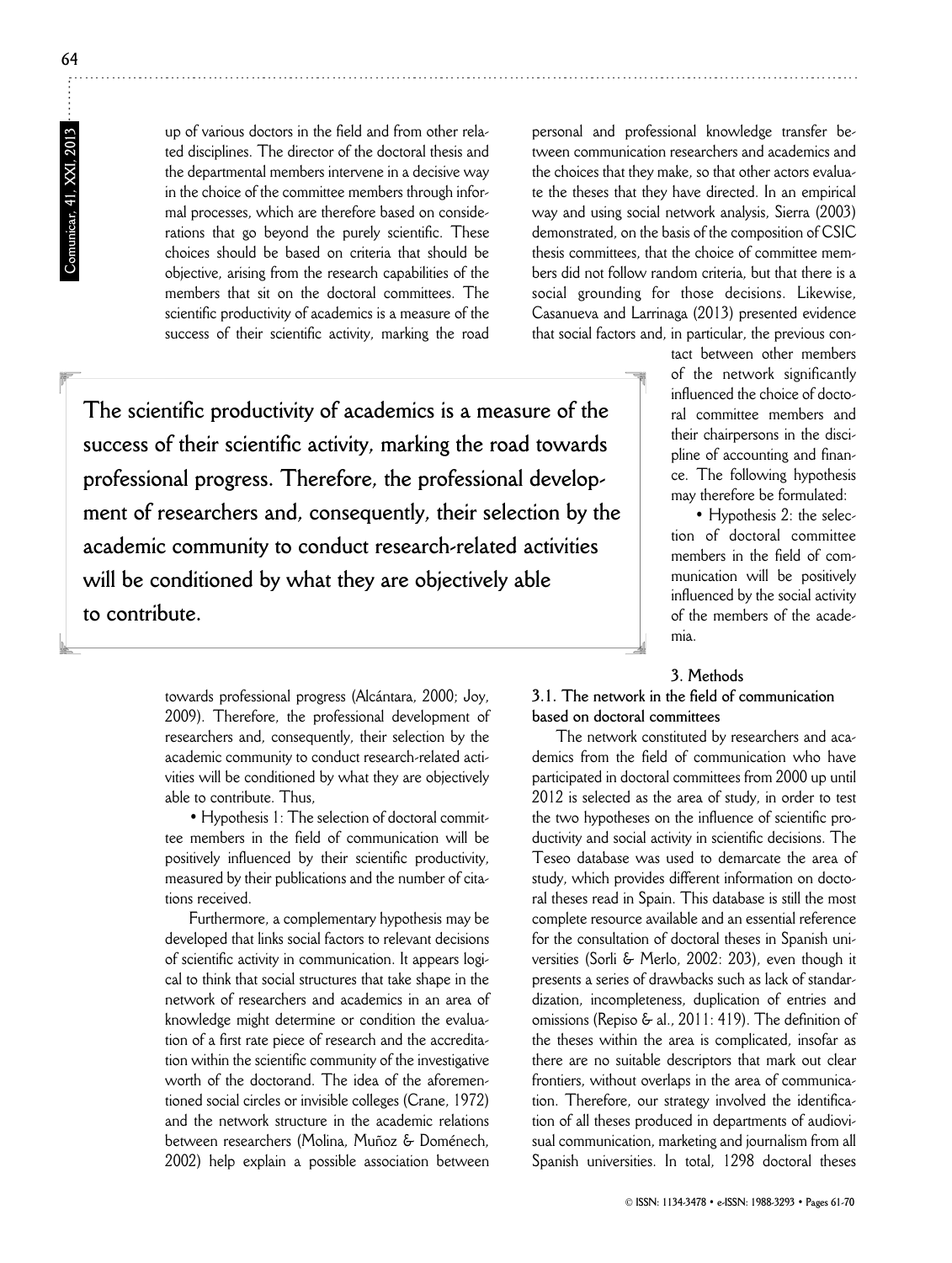read in the period under consideration were analysed. Almost 2500 different doctors had a role in those theses as directors and members of the doctoral committees, as researchers in the same or in other similar disciplines in Spain or as foreign doctors. Many of these actors had no relevant role in the network. A relational criterion was therefore chosen, in line with Laumann and others (1989), when defining the network, in order to conduct a more suitable empirical analysis that would respond to the purpose of this investigation, in such a way that only those doctors who sat on eight committees or more were analysed. This meant a more manageable and sufficiently broad network in terms of its analysis that would limit itself to the 180 most active doctors on the doctoral committees.

Data obtained on these 180 researchers in the field of communication refer to their affiliations and to their scientific productivity. The number of publications and the number of citations from those same publications were used for the calculation of scientific production. The information contained in the most standardized international databases (SSCI and Scopus) produced no search results that clearly differentiated between the 180 members chosen from the network in terms of their scientific production. For example, only 27.22% of them had one or more publications in SSCI. This finding is consistent with earlier studies that described the limited internationalization of publications from communication academics in Spain (Masip, 2011). So, we referred to Google Scholar to obtain the most important data on the scientific production of the 180 actors. Harzing's Publish or Perish (version 2.8.3.4792), available as an on-line programme, was used to systematise the search. Data referring to articles in journals, books, and chapters of books were all considered. Manual inspection the data gathered in this way and its registration was done, as this tool is not very discriminatory with regard to names and document types.

#### **3.2. Analysis of social networks**

The study of the influence of social relations in academic decisions, and more specifically in the selection processes for the committees that will evaluate doctoral theses should pay specific attention to the social relations that they engender and the social structure that arises from them. An acceptable analysis of social structures should be based on specific data, not on the characteristics, but on the social ties of the individual. Social network analysis is used for this purpose (Wellman & Berkowitz, 1988).

Unlike quantitative methods of investigation in

social sciences, based on the analysis of the attributes of sample elements (Wasserman & Faust, 1994), social network analysis centres its attention on the identification of the ties that are generated between a series of nodes or actors that constitute the network. Social network analysis attempts to reveal the overall structure of the ties between actors, identifying the existence of general relational patterns that result from the abstraction of individual choices or from the links between the nodes.

A network may be defined in a simple way as a set of interrelated nodes. So, the starting point of network analysis is the study of these two basic units: the nodes that represent the actors or elements of the network and the ties between those nodes. Since its recent origin, social network analysis has been applied to the study of scientific activity (Crane, 1972). It has undergone notable development over recent years with the availability of massive bibliographies on co-authorships in scientific publications (Moody, 2004; Newman, 2001).

#### **3.3. Variables**

Different regression models were prepared to test the hypothesis, the variables of which are explained below:

• Dependent Variable. As an outcome variable, the dependent variable used the sum of the times that each of the 180 doctors who represent the sample of the most active doctors was chosen to participate in a doctoral committee. As mentioned earlier, the minimum value of this variable was set at 8.

• Independent Variables. Four basic indicators of scientific productivity were used for their measurement. In the first place, «Publications» measured the breadth of scientific production throughout the professional career of each network member. These included books, book chapters, and publications in scientific journals that have been cited at least once. They are taken in aggregate, without differentiating between document types. In second place, the variable «Citations» corresponds to the number of citations of each author received by the aforementioned publications. The third variable seeks an overall measurement of publication capacity and of the impact of the published documents measured by the number of citations they have received: «the h-Index». An author will have an h-index of 10, if 10 of the author's articles have received at least 10 citations. The fourth variable, «International», takes a value of 1 if the member of the network has published in an SSCI journal, which was taken as a reference to indicate the international scope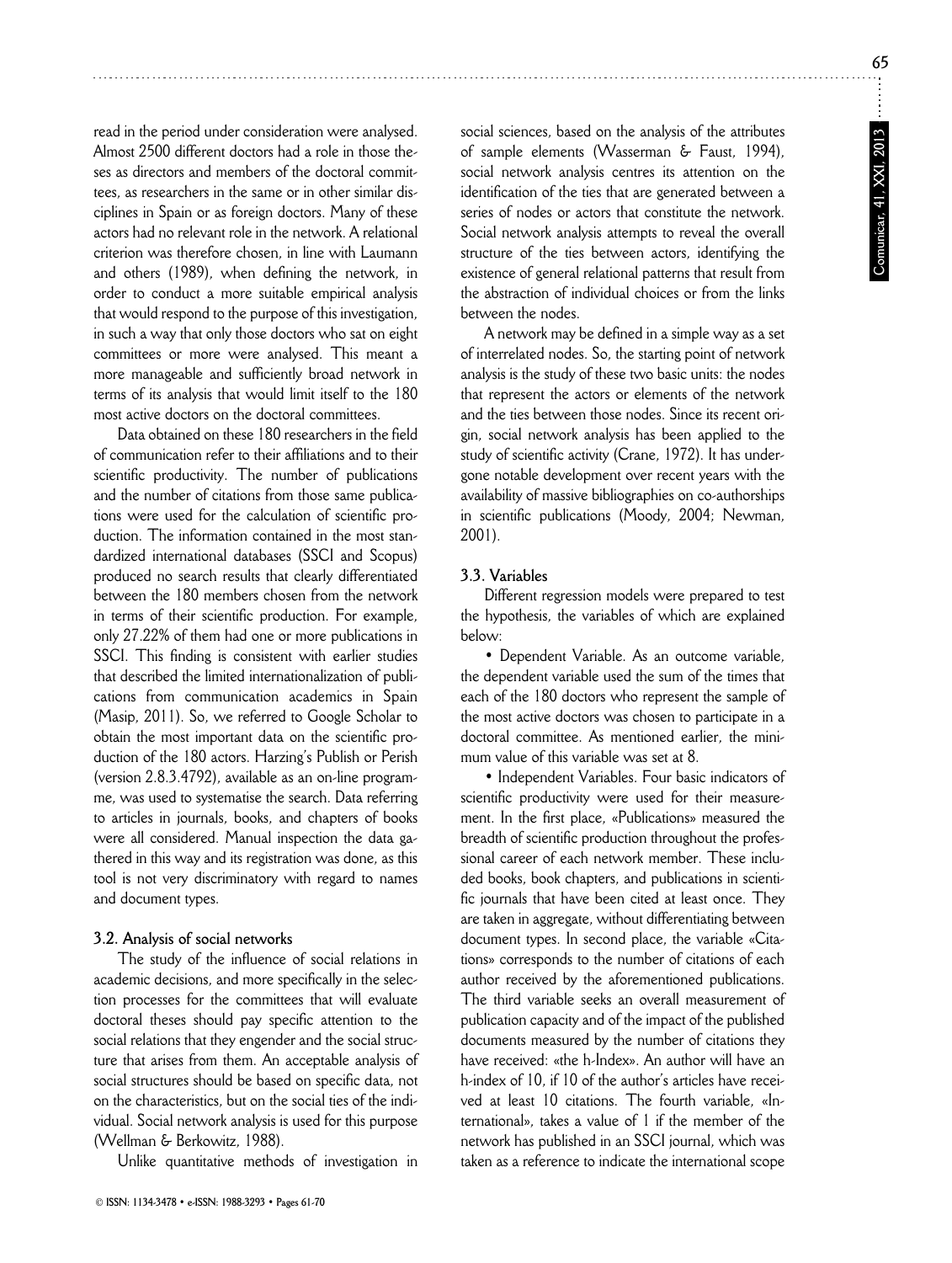of an author, and a value of 0 if otherwise. The preparation of the indicator of social activity was more complex. In the first place, a new network was constructed, in which the link under consideration was the joint presence of academics at the reading of a doctoral thesis. In other words, each thesis brings together committee members, directors, and co-directors of the thesis at a single academic act (from which other social events often arise). This mutual contact means that the members of the network get to know each other (or their familiarity is deepened). The social network programme UCINET (Borgatti, Everett & Freeman, 2002) was used to construct the indicator, which divides the network into two groups by means of a process of iteration. The first of these is made up of the core of the network and second by its periphery. The variable «Core» is determined by the doctor forming part of that network core with a joint presence on doctoral committees in the field of communication.

Control Variables. Two control variables were used. The «Chair» variable seeks to reflect the value of occupying the most senior posts in the academic hierarchy as a predictor of academic elections, as highlighted in earlier studies in the context of Spain

(Casanueva & Larrinaga, 2013) and in the context of Germany (Muller-Camen & Salzgeber, 2005). A dichotomic variable was constructed with a value of 1 for academics that occupy a university chair. The second control variable «Journal Editorial Board» measures whether a member of the network forms part of the managerial, scientific and/or editorial boards of the nine journals (Revista

graph of the network, it is better to study the indicators that arise from the analysis of social networks, as graphic representations offer a very limited scope for analysis. Table 1 presents the most relevant indicators of the complete network of the selection of the doctoral committee members in the field of communication together with those same indicators referring to the network that comprises the 180 doctors selected for the empirical analysis. Data on academic networks from another two areas of the social sciences are shown, to facilitate a comparative analysis of the data on network structure: marketing (Casanueva & Espasandín, 2004) and accounting and finance (Casanueva, Escobar & Larrinaga, 2007).

The first row of table 1 shows the size of the network, which serves as a good reference in order to analyse its structure, as many indicators of the network structure will depend on it. The size of the network of all the doctors participating in the doctoral committees under consideration is 2496, while the ties between the 180 most active members were carefully analysed, as opposed to the 255 for accounting and the 84 for marketing.

The density is shown in the second row of table



**Graph 1. Graph of the network of 180 researchers.**

Latina, Comunicación y Sociedad, Comunicar, Estudios del Mensaje Periodístico, Zer, Trípodos, Ámbitos, Anàlisi y Telos) in the first quartile of the In-Recs index for 2011.

# **4. Results**

Graph 1 shows the network of the 180 most active doctoral committee members. Even though the existence of very dense zones may be appreciated in the

1. Density refers to the number of real ties in the network in comparison with all the possible ties between its members. The low density of the complete communication network, with only 0.1% of possible links, is principally because of the large number of nodes that make up that network in relation to the number of people that can intervene in each event (reading of a thesis). The density in the second network increases by a factor of 50, almost reaching 5%. This relational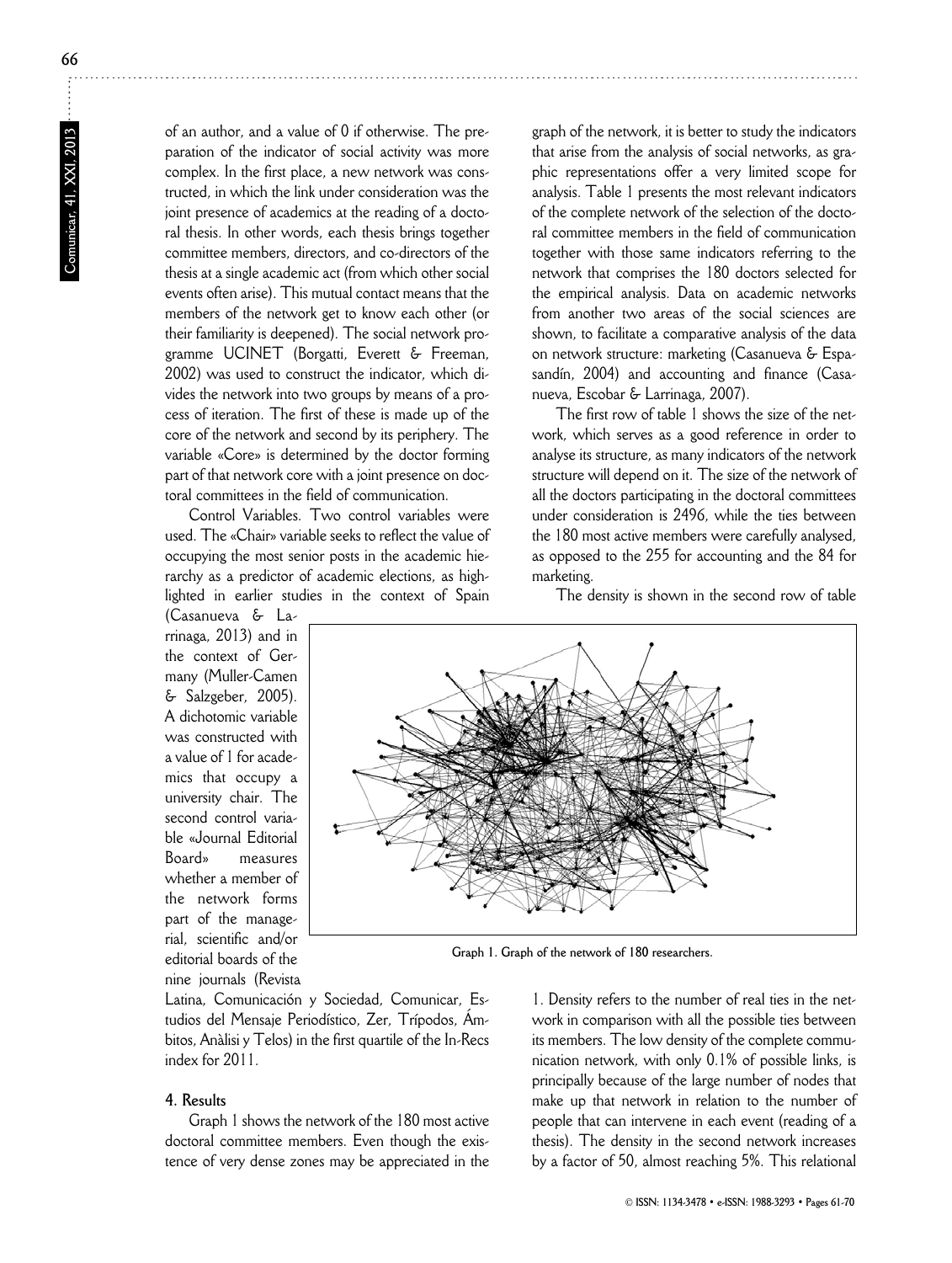| Table 1. Characteristics of the doctoral committee member |                            |                   |                           |           |  |  |
|-----------------------------------------------------------|----------------------------|-------------------|---------------------------|-----------|--|--|
| selection networks                                        |                            |                   |                           |           |  |  |
|                                                           | Complete<br><b>Network</b> | Network of<br>180 | Accounting<br>and Finance | Marketing |  |  |
| <b>Nodes</b>                                              | 2496                       | 180               | 255                       | 84        |  |  |
| Density                                                   | 0.001                      | 0.0498            | 0.0250                    | 0.0267    |  |  |
| Indegree                                                  | 2.46%                      | 12.67%            | 11.94%                    | 14.37%    |  |  |
| Outdegree                                                 | 6.91%                      | 15.48%            | 15.50%                    | 22.90%    |  |  |
| <b>Betweeness</b>                                         | 2.69%                      | 12.8%             | 7.21%                     | 12.25%    |  |  |
|                                                           |                            |                   |                           |           |  |  |

with difficulty can doctors exploit their position as intermediaries or brokers (in general terms) to connect more distant or separate parts of the network and to gain advantage from that position. This situation is an indicator that the network is well connected and that anyone can access another node in the network along different

level is already moderately high and shows that the 180 actors in the network show significant cohesion between each other and that they have had the opportunity of sharing tasks with many other members of the doctoral committees. In fact, the density is twice that of the two previously mentioned areas of knowledge, such that selection in the field of communication is considerably more interconnected than in other areas of the social sciences in Spain.

Indegree centralization indicates how the network is concentrated around certain points, but the level for ties relating to selection is very low in the complete network (2.46%) and is not considerable (12.67%) in the case of the 180 most active members. It leads one to think that the network is not very centralized and, therefore, not very hierarchical. This is very important, as its suggests that the academic act of reading a thesis is quite open to the participation of many actors and is not focused on a social structure with a dominant central core.

Conversely, outdegree centralization is an indicator of the level at which the thesis management process is focused on a few doctors. The values are low for both the overall network (almost 7%) and the 180 members (15.48%), such that once again the activity of managing a thesis is on the whole not linked to a central group. Similar values are found in the two other areas under analysis.

Betweeness centralization presents low values in the four networks presented in table 1, such that only paths. Once again, it suggests that this structure is far removed from a hierarchical one.

Table 2 shows the mean and the standard deviation of the previously explained variables. The most striking point is that average scientific productivity of the 180 most active members of the doctoral committees in the field of communication is quite high, close to 20 publications with at least one citation on average, the same as the impact of the journal, as the average number of citations that they have is 186. This last point should be qualified, as the dispersion is very high. These data may be explained because there are certain members of the network with numerous citations, basically because their works are standard references in their field. The fact that approximately half of the network members are university chairs and that a third participates or have participated in the management of the most relevant scientific journals in the field is also noteworthy.

A joint regression analysis with the variable «Selection» as the dependent variable was used to com pare the hypotheses presented in the conceptual framework. Table 3 presents three regression models. The standardized coefficients of the variables and their level of meaning appears in the same table. Model 1 is the control model. It includes the control variables University Chair and Editorial Board. The model is significative and the percentage variance explained is considerable (R2=0.114). The results show a positive and significative relation (although at a

| Table 2. Descriptive statistics and correlations (Pearson) between variables                             |        |           |               |                  |                             |                           |                    |                  |         |           |
|----------------------------------------------------------------------------------------------------------|--------|-----------|---------------|------------------|-----------------------------|---------------------------|--------------------|------------------|---------|-----------|
|                                                                                                          | Mean   | Std. Dev. | <b>Medium</b> | <b>Selection</b> | <b>Universit</b><br>y Chair | <b>Editorial</b><br>board | <b>Publication</b> | <b>Citations</b> | h-Index | Intn'l    |
| <b>Selection</b>                                                                                         | 14.86  | 8.994     | 12            |                  |                             |                           |                    |                  |         |           |
| Chair                                                                                                    | 0.48   | 0.501     |               | 0.304            |                             |                           |                    |                  |         |           |
| <b>Editorial Board</b>                                                                                   | 0.35   | 0.480     |               | 0.206            | 0.211                       |                           |                    |                  |         |           |
| <b>Publications</b>                                                                                      | 19.84  | 24.014    | 12            | 0.077            | 0.266                       | 0.214                     |                    |                  |         |           |
| <b>Citations</b>                                                                                         | 186.27 | 359.578   | 66            | 0.052            | 0.248                       | 0.118                     | 0.883              |                  |         |           |
| h-Index                                                                                                  | 4.79   | 3.409     |               | 0.104            | 0.348                       | 0.237                     | 0.891              | 0.846            |         |           |
| International                                                                                            | 0.27   | 0.446     |               | 0.085            | $-0.017$                    | 0.432                     | 0.153              | 0.067            | 0.170   |           |
| Core                                                                                                     | 0.76   | 0.431     |               | 0.400            | 0.240                       | 0.260                     | 0.160              | 0.167            | 0.189   | 0.0<br>57 |
| * The correlation is significant at a level of 0.01: * The correlation is significant at a level of 0.05 |        |           |               |                  |                             |                           |                    |                  |         |           |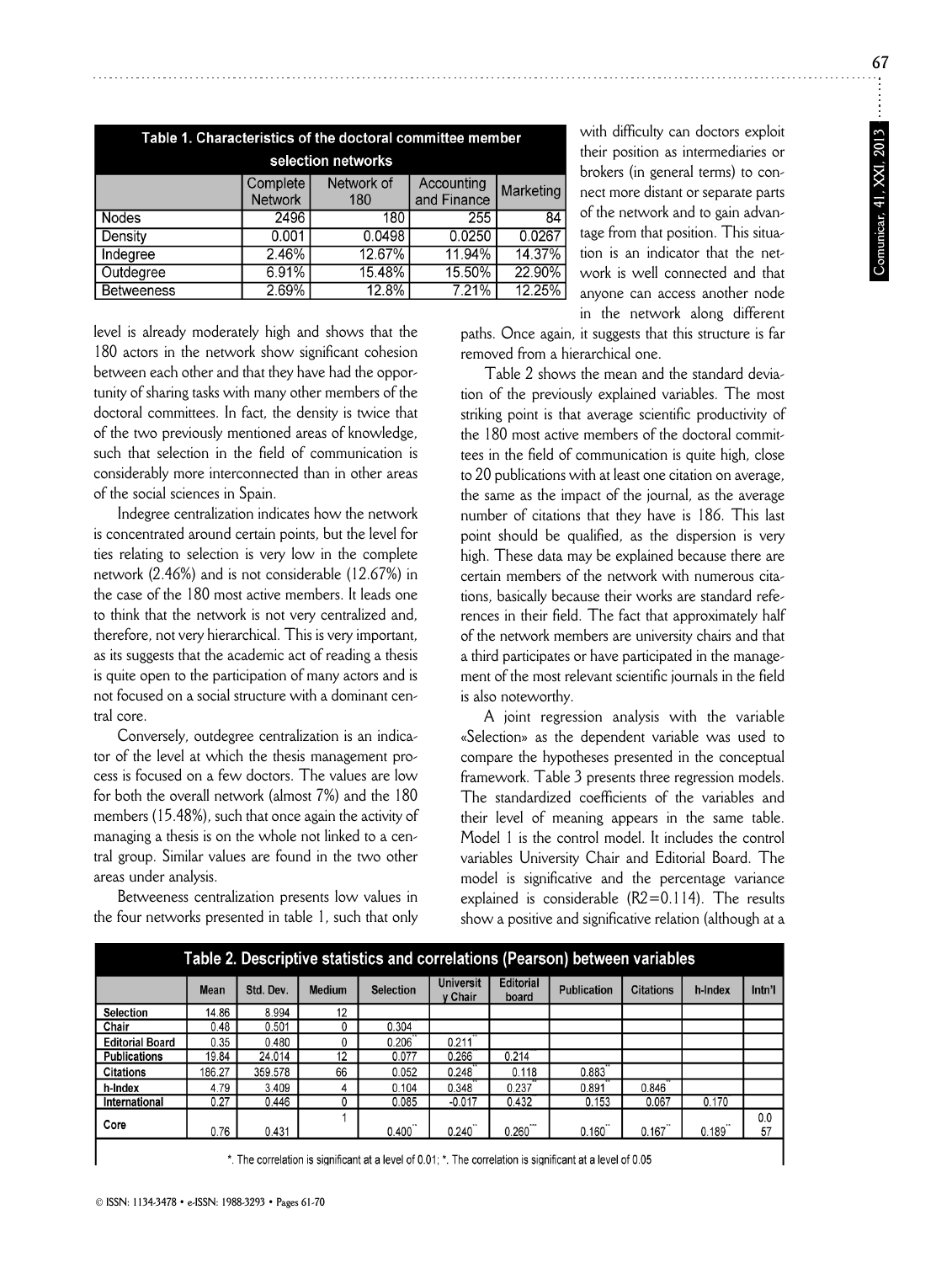different level) of the dependent variable with the control variables.

Model 2 is intended to test Hypothesis 1. The four variables that measure scientific productivity now intervene as independent variables. The model is significant and presents a R2=0.116. Almost no increase in the explained variance was observed as a result of the inclusion of the new variables in the model. Once again, a

| Table 3. Regressions between variables |            |            |            |  |  |
|----------------------------------------|------------|------------|------------|--|--|
|                                        | Model 1    | Model 2    | Model 3    |  |  |
| <b>Editorial Board</b>                 | $0.149*$   | 0.136      | 0.055      |  |  |
| <b>University Chair</b>                | $0.271***$ | $0.287***$ | $0.232**$  |  |  |
| Publications                           |            | 0.000      | 0.035      |  |  |
| <b>Citations</b>                       |            | $-0.029$   | $-0.081$   |  |  |
| h-Index                                |            | $-0.009$   | $-0.025$   |  |  |
| International                          |            | 0.034      | 0.050      |  |  |
| Core                                   |            |            | $0.340***$ |  |  |
| $R^2$                                  | 0.114      | 0.116      | 0.218      |  |  |
| ***<br>p>0.001; ** p>0.01; * p>0.05    |            |            |            |  |  |

positive and significative relation was shown in Model 2 between the condition of university chair and the dependent variable, whereas the relations with the four independent variables that measure scientific productivity (Publications, Citations, h-Index and Internationalization) are not significative. No support is therefore forthcoming for Hypothesis 1.

Model 3 serves to test Hypothesis 2, including the variable «Core» in the model. The first thing that may be seen is the important increase of R2 that rises to a value of 0.218. The independent variable «Core» shows a positive and significative relation (with a high degree of meaning) with the dependent variable. Hypothesis 2, which states that the selection of doctoral committee members in the field of communication is positively associated with the social activity of the academics, is therefore confirmed.

# **5. Conclusions and discussion**

This research has proposed two, in principle, complementary hypotheses, on the way in which decisions are taken that affect research within Spanish academia in the field of communication. The first of these links the selection of members of academia with those who have a more productive scientific activity either in terms of publications (and its type) or in terms of the impact (measured by the number of citations or by the h-index) of those publications. The second hypothesis links these decisions to the social activity of the scientists following the assumptions of the sociology of science and the logic of invisible colleges (Crane, 1972; De-Solla-Price, 1963; Kuhn, 1962; Merton, 1973). The results offer no support for the first and uphold the second of these hypotheses.

These findings have three important implications. The first is that social factors play a prominent role in scientific activity and can condition it, as confirmed in earlier studies in other knowledge areas of the social sciences (Casanueva & Espasandín, 2004; Casanueva & Larrinaga, 2013). Scientific productivity (and its underlying indicators, which have a day-to-day effect on the activities of researchers and academics in the field of communication, such as publications, citations or the impact factor of the journals in which they publish) as an objective measure of good scientific practice does not occupy the most relevant place among the selection criteria in important scientific activities, such as those analysed here. This raises problems of incentives for the most active researchers who may encounter limitations to their possibilities of progressing towards a position in the social elite. It also erodes the dominant discourse on the immediate relation between scientific productivity and academic and investigative development. The third implication is that it leaves each of the two earlier positions as a sort of alternative model in which, on the one hand, the social and the subjective predominates and, on the other, the scientific and the objective. In this interplay, the social component appears as a momentary victor.

It may be asked whether a model in which the social aspect predominates over the scientific aspect is unfair and even perverse. The consideration of social structures arising from the network of the academia of communication in Spain has provided a partial response to this question. A problem would arise if the situation were one in which the social aspect was fundamental and in which the social structure was dominated by a more-or-less closed elite or core that could control the processes as they were happening. Our earlier analyses of the characteristics of the networks in the area would suggest that we can discard that scenario. The different centrality measures were found to be very low, so the concentration of selection in one part of the network may, it appears, be discounted. An additional analysis was completed to confirm this idea. The correlation between the matrix of choices of doctoral committee members with its transposed matrix were tested to validate the degree of symmetry in the choices. The correlation level is over 0.400 and significative, such that we have relations that are basically symmetric where the roles of those selecting and those selected interchange, which discards the idea of a hie-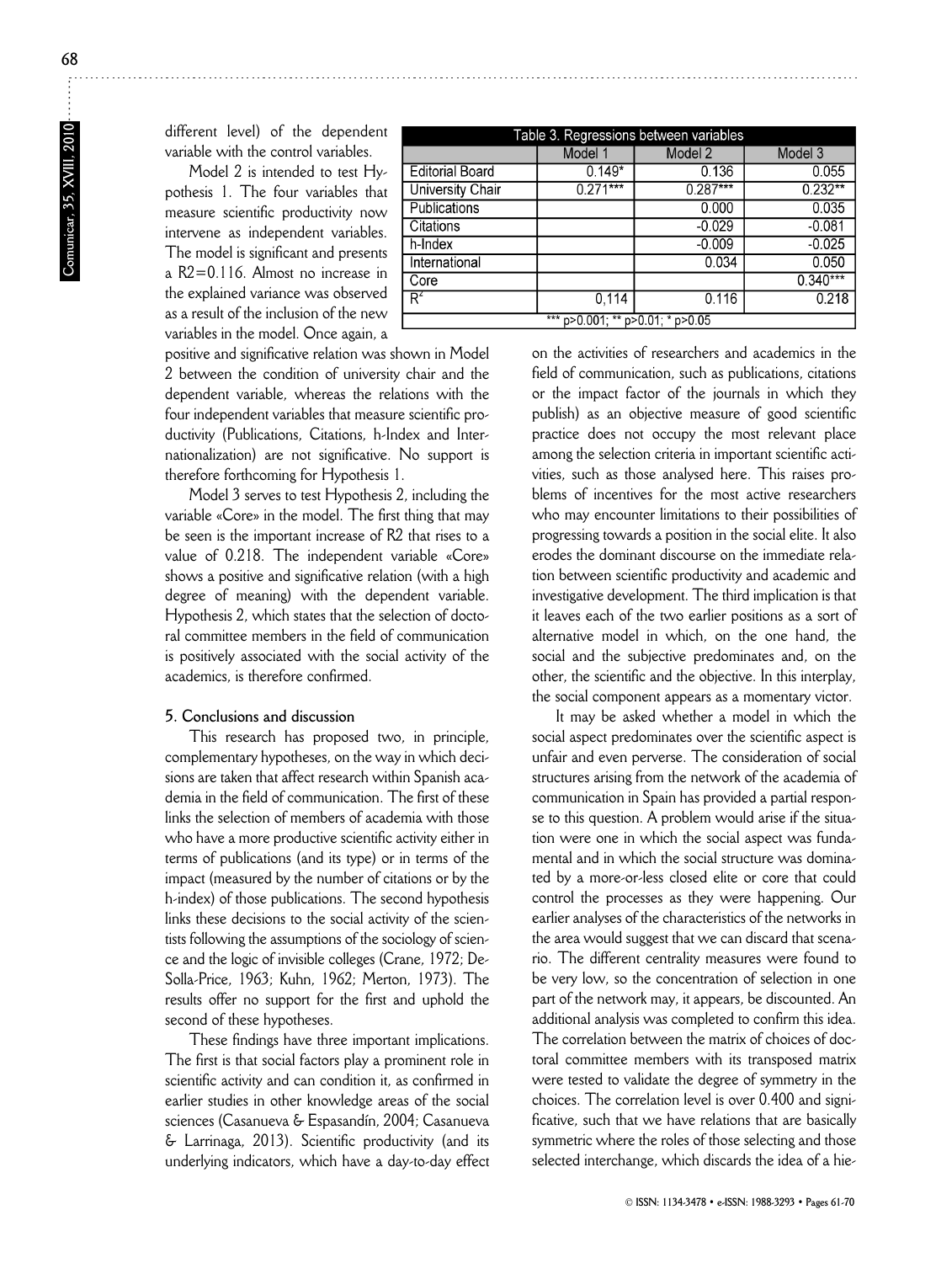rarchical structure in the network of communication academics. Although it could also reflect zones in the network in which reciprocal choices occur and in which rather more closed social sub-groups are forming.

This work presents a series of limitations. The first is the impossibility of generalization from the network of the 180 most active doctors to the complete network, as the latter was not randomly chosen. The second is related to the degree of adjustment between indicators and the phenomenon to be measured. Particularly, the use of the core as a reference for social activity, based on how many people know each other, will be a possible approximation to a more complex phenomenon. Neither has the time factor been taken into account that might add some bias to the analyses. An interesting line of future research would perhaps be a longitudinal analysis of the variables to analyse their evolution and the institutional aspects and context that might influence them. The most promising line of work, however, would be to look more deeply into the question of whether a real and a single invisible college exists in communication and to look more closely at the connections between the invisible college in communication and other elements of scientific activity such as the means of scientific communication (basically journals and their impact) or other social and conceptual networks (the existence of which may be deduced from co-citations, co-authorships and citations). The results leave open other questions, such as whether the most scientifically productive thesis directors also choose doctoral committee members using social criteria and whether social activity conditions the type and the quantity of scientific production.

#### **References**

ALCÁNTARA, A. (2000). Ciencia, conocimiento y sociedad en la in vestigación científica universitaria. *Perfiles Educativos, 87.* (www. monografias.com/trabajos29/ciencia-conocimiento-sociedad-investigacion-cientifica/ciencia-conocimiento-sociedad-investigacion-cientifica.pdf) (03-01-2012).

BEN-DAVID, J. & SULLIVAN, T.A. (1975). Sociology of Science. A*nnual Review of Sociology, 1,* 203-222. (DOI:10.1146/annurev. so.01.080175.001223).

BORGATTI, S.P., EVERETT, M.G. & FREEMAN, L.C. (2002). *Ucinet 6 for Windows. Software for social network analysis.* Harvard: Analytic Technologies.

CASANUEVA, C. & LARRINAGA, C. (2013). The (Uncertain) Invisible College of Spanish Accounting Scholars. *Critical Perspectives on Accounting, 24,* 19-31. (DOI:10.1016/j.cpa.2012.05.002).

CASANUEVA, C., ESCOBAR, B. & LARRINAGA, C. (2007). Red social de contabilidad en España a partir de los tribunales de tesis. *Revista Española de Financiación y Contabilidad, 136*, 707-722.

CASANUEVA, C. & ESPASADÍN, F. (2004). La red social del Área de Marketing: Relaciones entre Universidades. *XXIV International* Sunbelt Social Network Conference. Portorož (Eslovenia). CASTILLO, A. & CARRETÓN, M. (2010). Investigación en Comunicación. Estudio bibliométrico de las revistas de Comunicación en España. *Comunicación y Sociedad, XXIII,* 2, 289-327.

CASTILLO, A. & RUIZ, I. (2011). Las revistas científicas españolas de Comunicación en Latindex. In FONSECA-MORA, M.C. (Coord.). A*cceso y visibilidad de las revistas científicas españolas de Comu nicación*. Colección Cuadernos Artesanos de Latina, 10.

CASTILLO-ESPARCIA, A., RUBIO-MORAGA, A. & ALMANSA-MARTÍNEZ, A. (2012). La Investigación en comunicación. Análisis bibliométrico de las revistas de mayor impacto del ISI. *Revista Latina, 67*, 248- 270. (DOI:10.4185/RLCS-067-955-248-270 / CrossRef link).

CHANG, T.K. & TAI, Z. (2005). Mass Communication Research and the Invisible College Revisited: The Changing Landscape and Emerging Fronts in Journalism-related Studies. *Journalism and Mass Communication Quarterly, 82(3),* 672-694. (DOI:10.1177/ - 107769900508200312).

CRANE, D. (1969). Social Structure in a Group of Scientists: A Test of the «Invisible College» Hypothesis. *American Sociological Re view, 34,* 335-352. (DOI: 10.2307/2092499).

CRANE, D. (1972). *Invisible Colleges. Diffusion of Knowledge in Scientific Communities*. Chicago: Chicago University Press.

DE-SOLLA-PRICE, D. (1963). *Little Science, Big Science*. New York: Columbia University Press.

FERNÁNDEZ-QUIJADA, D. (2010). El perfil de las revistas españolas de comunicación (2007-2008). *Revista Española de Documentación Científica, 33 (4),* 553-581. (DOI:10.3989/redc. 2010.4. 756). FERNÁNDEZ-QUIJADA, D. (2011). De los investigadores a las redes: una aproximación tipológica a la autoría en las revistas españolas de comunicación. *I Congreso Nacional de Metodología de la Investi ga ción en Comunicación.* Madrid. [Conference Paper].

GINÉS, J. (2004). La necesidad del cambio educativo para la Sociedad del Conocimiento. *Revista Iberoamericana de Edu cación, 35,* 13-37.

JONES, D.E., BARÓ, J. & ONTALBA, J.A. (2000). *Investigación sobre comunicación en España. Aproximación bibliométrica a las tesis doctorales (1926-1998).* Barcelona: Comcat.

JOY, S. (2009). Productividad académica de los psicólogos académicos. *Boletín de Psicología, 97*, 93-116.

KUHN, T.S. (1962). *The Structure of Scientific Revolutions.* Mé xico: Fondo de Cultura Económica.

LAMO-DE-ESPINOSA, E., GONZÁLEZ, J.M. & TORRES, C. (1994). *La so ciología del conocimiento y de la ciencia*. Madrid: Alianza.

LAUMANN, E., MARSDEN, P. & PRENSKY, D. (1989). The Boundary Specification Problem in Network Analysis. In R.S. BURT & J.S. MINOR (Eds.), *Applied Network Analysis: A Methodological Introduction.* Berverly Hills: Sage.

LÓPEZ-ORNELAS, M. (2010). Estudio cuantitativo de los procesos de comunicación en RLCS, 1998-2009. *Revista Latina, 65*, 538-552. (DOI:10.4185/RLCS-65-2010-917-538-552).

MARTÍNEZ-NICOLÁS, M. & SAPERAS-LAPIEDRA, E. (2011). La investigación sobre Comunicación en España (1998-2007). Análisis de los artículos publicados en revistas científicas. *Revista Latina, 66,* 101- 129. (DOI:10.4185/RLCS-66-2011-926-101-129).

MARTÍNEZ-NICOLÁS, M. (2006). Masa (en situación) crítica. La investigación sobre periodismo en España: comunidad científica e intereses de conocimiento. *Anàlisi, 33*, 135-170.

MASIP, P. (2011). Efecto Aneca: producción española en comunicación en el Social Science Citation Index. *Anuario Thinkepi, 5,* 206- 210.

MERTON, R.K. (1973). *The Sociology of Science: Theoretical and Empirical Investigations*. Chicago: Chicago University Press.